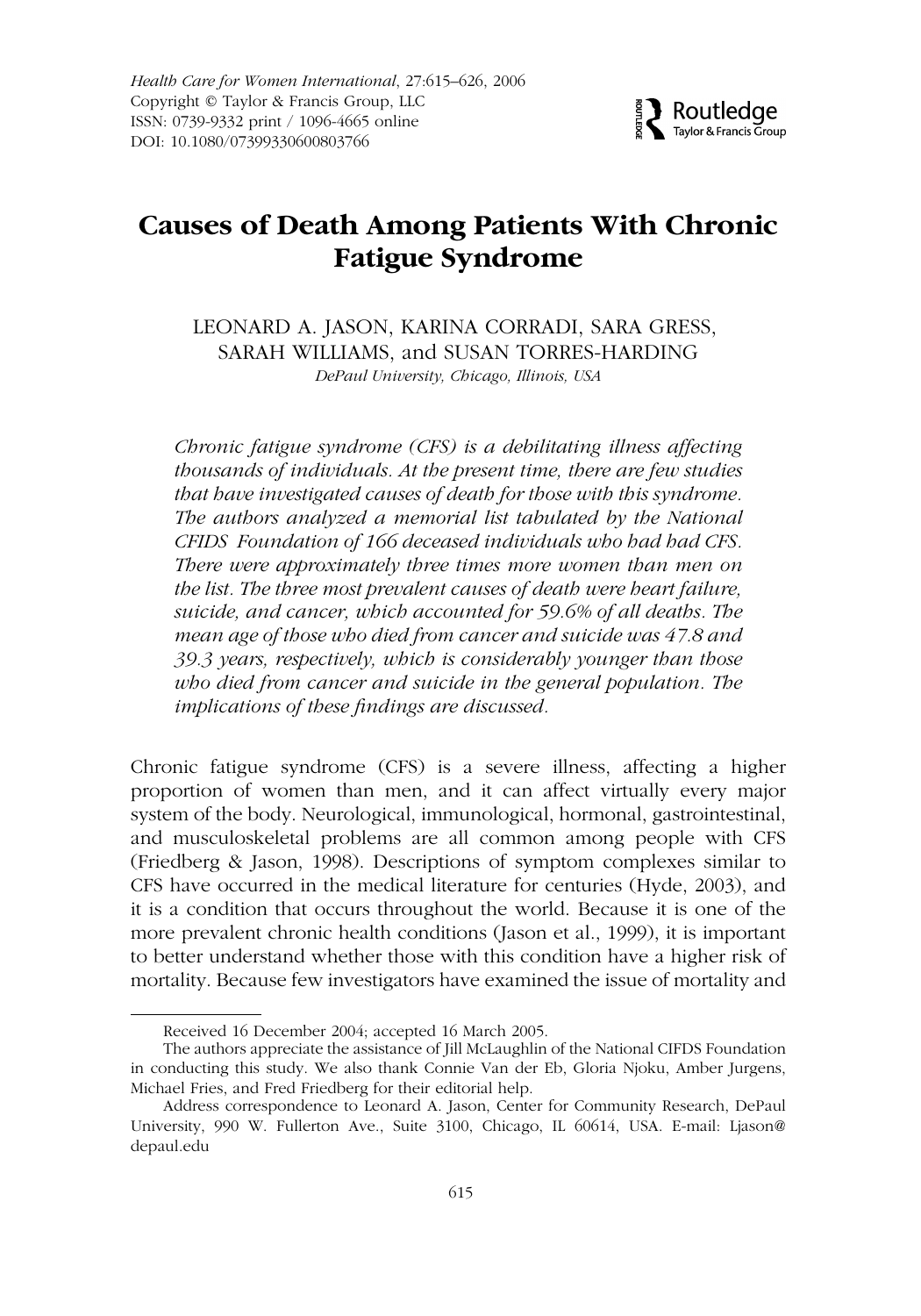CFS, databases that can provide estimates would be of particular importance to public health officials and scientists from around the world.

Since the mid-1990s, the Fukuda and colleagues' (1994) case definition has been used by most researchers and health care personnel to define this syndrome. This CFS case definition stipulates that a person needs to experience chronic fatigue of new or definite onset, that is not substantially alleviated by rest, is not the result of ongoing exertion, and results in substantial reductions in occupational, social, and personal activities. This case definition also requires the concurrent occurrence of at least four to eight other symptoms (i.e., impaired memory or concentration, sore throat, tender lymph nodes, muscle pain, multiple joint pain, new headaches, unrefreshing sleep, and postexertional malaise).

This case definition, however, has been criticized by several researchers. As an example, Jason and Taylor (2002) used cluster analysis to define typologies of chronic fatigue symptomatology. They found that a majority of individuals with moderate to severe symptoms were accurately classified into two distinct subgroups: one distinguished by severe postexertional fatigue and generalized fatigue that is alleviated by rest; and one characterized by severe overall symptomatology, severe postexertional fatigue, and generalized fatigue that is not alleviated by rest. Markedly high severity of postexertional fatigue was a key symptom that distinguished the two clusters that contained almost all participants with CFS from a third cluster containing almost none of the CFS participants. This symptom has been designated as a major criterion for the London definition of myalgic encephalomyelitis (ME; Dowsett, Goudsmit, Macintyre, & Shepherd, 1994), but as only one of eight possible symptoms within the Fukuda et al. (1994) criteria. In other words, some individuals who are diagnosed with CFS according to the Fukuda et al. case definition do not have one of the central features of this illness.

Jason and colleagues (2003) investigated differences between CFS as defined by Fukuda et al. (1994) and a set of criteria that has been stipulated for ME, which requires postexertional malaise. The ME and the 1994 Fukuda et al. criteria were compared with a group having chronic fatigue due to psychiatric reasons (CF-psychiatric). There were 22 significant symptom differences between the ME and CF-psychiatric group, but only eight significant symptom differences between the CFS and CF-psychiatric group. Those meeting the ME criteria were more symptomatic than those meeting only the 1994 criteria, especially in the neurological and neuropsychiatric areas. Chronic fatigue syndrome case definitions would be improved if more attention was devoted to developing operationally explicit, objective criteria and standardized interviews.

In spite of the debate in some quarters over the most appropriate criteria for CFS (Brimacombe, Zhang, Lange, & Natelson, 2002–2003; Linder, Dinser, Wagner, Krueger, & Hoffmann, 2002), other investigations have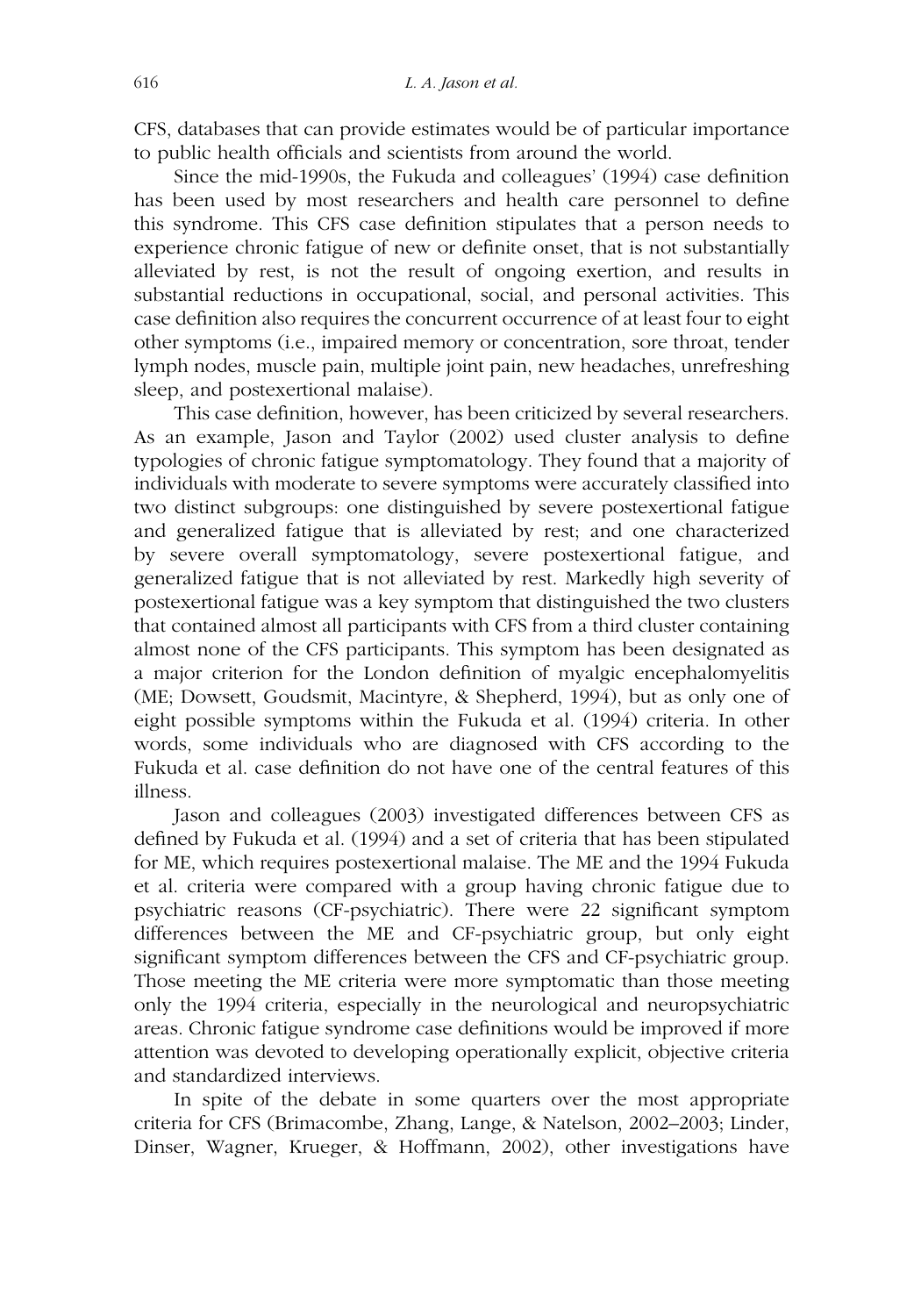been able to isolate CFS as an illness distinct from other syndromes. For example, Taylor, Jason, and Schoeny (2001) found diagnostic distinctions between CFS, fibromyalgia, somatic depression, somatic anxiety, and irritable bowel syndrome when employing a confirmatory factor analysis. In addition, Naschitz and colleagues (2003) found a particular dysautonomia in CFS that differs significantly from dysautonomia in patients with non-CFS fatigue, fibromyalgia, syncope, and hypertensives, as well as healthy controls, but not generalized anxiety disorder. In this study, the researchers computed blood pressure and heart rate changes during a head-up tilt test, and processed the data by image analysis methods.

Because other investigators have found cardiac and immunological dysfunction in patients with CFS (Evengard, Schacterle, & Komaroff, 1999; Lerner et al., 2003; Peckerman et al., 2003), it is possible that CFS might be associated with the occurrence of other health conditions and, as a result, perhaps decrease a patient's life expectancy. Macfarlane, McBeth, and Silman's (2001) prospective follow-up study over eight years in England found that mortality was higher in people with regional pain and widespread pain than in those who reported no pain at baseline. The excess mortality was almost entirely related to deaths from cancer, but there were also more deaths from causes other than disease (e.g., accidents, suicide, violence) among people with widespread pain. These findings may have implications for the long-term follow-up of patients with CFS, who often report chronic pain syndromes.

In the CFS area, several investigators have explored links between CFS and other diseases (Levine, 1994). Endicott (1998) found patients with CFS had significantly poorer health up to the time of onset of CFS than a healthy control group, and that parents of patients with CFS had an increased prevalence of cancer and autoimmune disorders (Endicott, 1999). Grufferman and colleagues (1988) reported an outbreak of CFS in the Raleigh, North Carolina Symphony orchestra. Three of these members were later reported to have developed cancer (Johnson, 1996). Levine, Atherton, Fears, and Hoover (1994) reviewed data from the Nevada State Cancer Registry following an outbreak of a CFS-like illness in Nevada. These investigators found an upward trend in the incidence of brain/CNS tumors, although this could have been related to a national upward trend for this disease. Levine, Fears, Cummings, and Hoover (1998) also analyzed data from the Nevada Cancer Registry and found a higher incidence of non-Hodgkin lymphoma and primary brain tumors in two northern Nevada counties where an unexplained fatiguing illness was reported during 1984–1986. The higher incidence rate was in comparison with another county where no such illness had been reported. Finally, Joyce, Hotopf, and Wessely (1997) reported that among 2,075 people followed up in 19 published outcome studies of prolonged fatigue and CFS, there was one death by suicide and two unrelated deaths. In a more recent review, Cairns and Hotopf (2005) found eight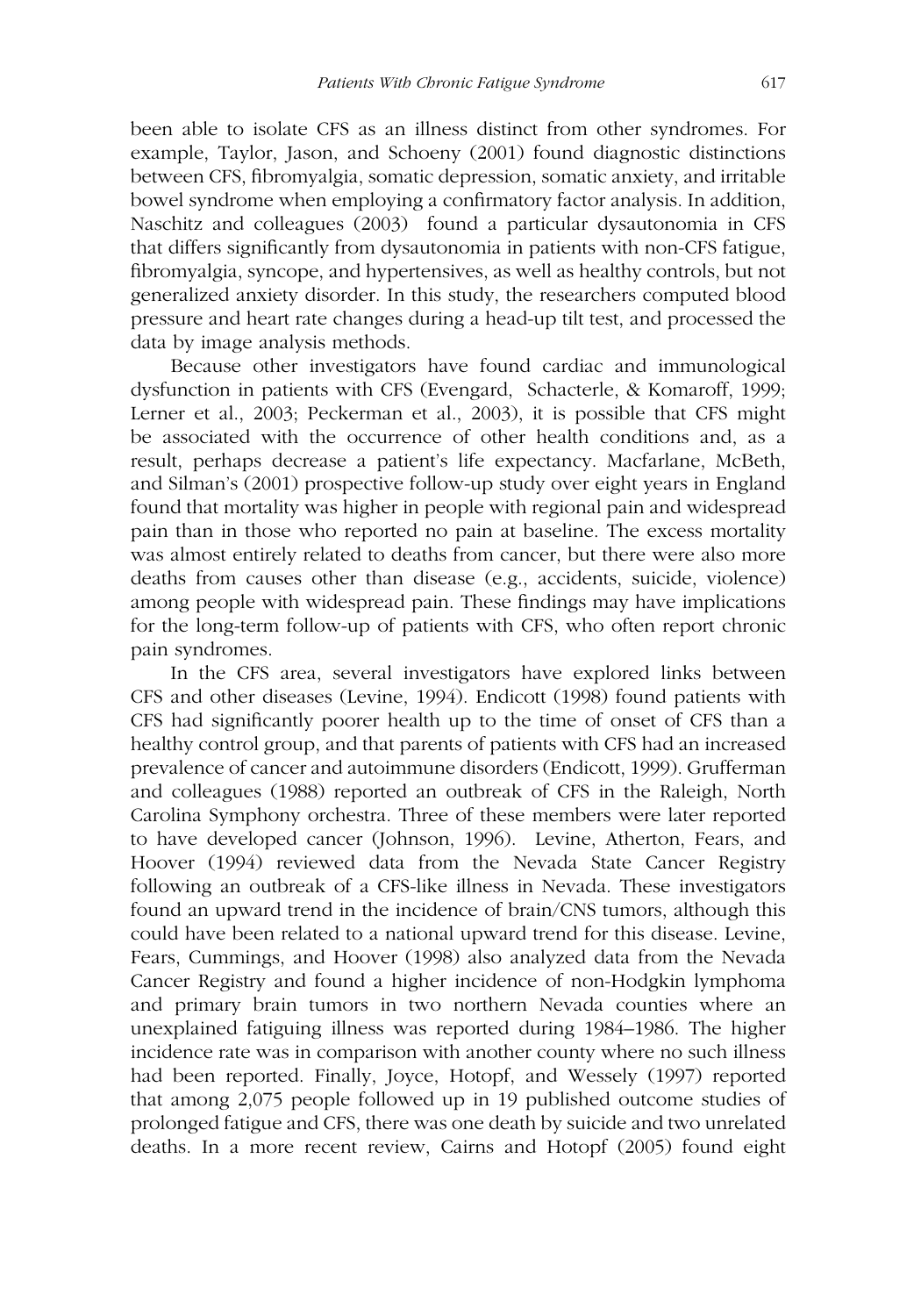reported deaths in 12 studies. These mortality figures may underestimate the true number of deaths because not all of these investigators had either reported mortalities or had collected data on this topic.

The authors of a technical report issued by the Agency for Healthcare Research and Quality (2001) concluded that estimates of recovery/improvement or relapse from CFS are not possible because there are so few natural history studies and those that are available have involved selected referral populations. The authors recommended that studies need to be done to determine the long-term natural history of CFS in longitudinal cohorts that included representative samples.

Most CFS investigators believe that CFS can be a devastating and debilitating illness, but not a fatal one. Despite this common belief, it is conceivable that people with CFS might develop other serious secondary or cooccurring health problems. In populations with poor health, we would expect to find an increased susceptibility to many common diseases. Clearly, it is important to establish if CFS leads to other illnesses or a shorter life expectancy. In the present preliminary study, we reviewed the memorial list published by the National CFIDS Foundation, and we used this as a source for examining reasons for mortality in people with CFS. This database of information is limited due to the nature of the informal collection and presentation of data, but it still might provide intriguing data to warrant future scientific investigations.

## METHOD

### Participants

Participants in this sample included individuals who had been entered in the memorial list compiled by the National CFIDS Foundation. This list included individuals with ME Chronic fatigue immune dysfunction (CFIDS) who have died up to the summer of 2003. There are several other memorial lists available on the Internet, but the list from the National CIFDS Foundation was the most comprehensive. We decided not to pool entries from more than one list as this might have resulted in counting individuals twice. The National CFIDS Foundation Memorial List included both individuals who had been members of the National CFIDS Foundation as well nonmembers. Individual information for each entry was submitted by family or friends of the deceased. The sample totaled 166, with 164 reporting the sex of the individual, 145 reporting the cause of death of the individual, and 99 reporting the age of the individual.

### Procedure

Each individual report was entered into a database to record the entry, age, sex, and cause of death. Many causes of death were listed. To enable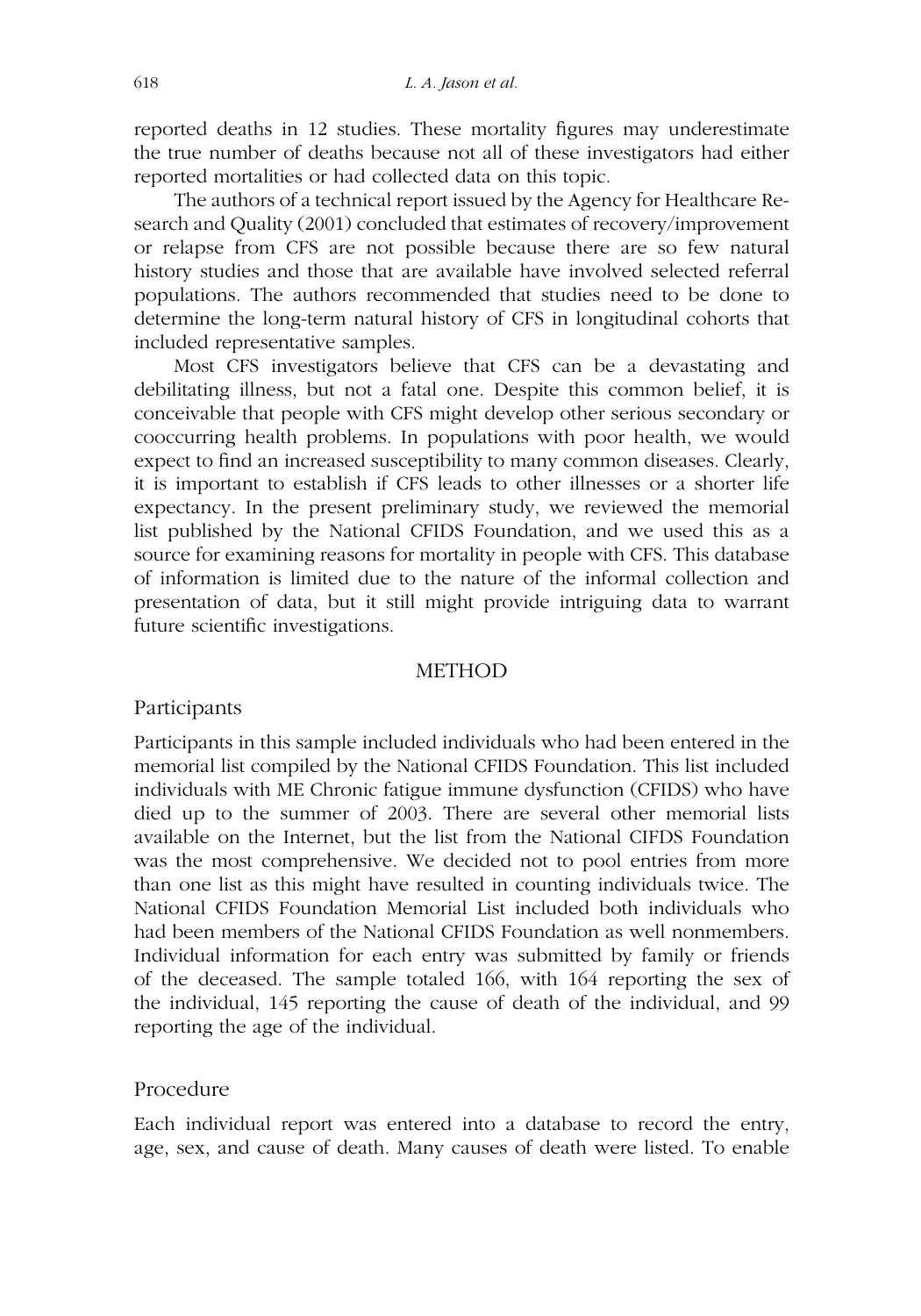appropriate statistical analyses, cause of death was coded into categories. The final categories included deaths caused by suicide, cancer (of all types), heart failure (of all types), infections, complications due to CFS/ME, liver or spleen or both failure, kidney failure, accidents and murder, other, and unknown. The other conditions included entries where there was only one individual in the category (i.e., ulceric gastritis, subdermal hematoma, abcess on groin/sepsis, unrelated to ME/CFS, under anesthesia for minor surgery, drug interaction/alcohol and medications, atypical pneumonia, pneumonia, aneurysm, adult onset asthma attack, blood clot following fracture, diabetes). The unknown condition referred to reports that specifically stated that the cause of death was unknown.

### RESULTS

Table 1 presents the reason for death among the 144 individuals where this information was available. The three leading causes of death were heart failure, suicide, and cancer, accounting for 59.6% of cases. In regard to gender, 74.4% of this sample were female and 25.6% were male, and this difference was significant at the  $p < 0.01$  level using a binomial test. There were also significant differences between males and females at the *p* < .01 level for deaths due to suicide and cancer. Small sample sizes probably led to lack of significance on other variables.

Table 2 presents mean ages of death for individuals in the memorial list. Due to small sample sizes, only the three largest categories were examined. For heart failure, cancer, and suicide, employing an ANOVA, there was a significant difference in ages (F  $(2,52) = 7.88$ ,  $p < .01$ ). In addition, those who died from suicide were significantly younger than those who died from heart failure.

| Cause of death          | $\boldsymbol{n}$ | Percent of<br>total sample | Percent<br>male | Percent<br>female | Significance |
|-------------------------|------------------|----------------------------|-----------------|-------------------|--------------|
| Suicide                 | 29               | 20.1                       | 17.2            | 82.8              | $\ast$       |
| Heart failure           | 29               | 20.1                       | 34.5            | 65.5              |              |
| Cancer                  | 28               | 19.4                       | 17.9            | 82.1              | $\ast$       |
| Complications of CFS/ME | 16               | 11.1                       | 31.3            | 68.8              |              |
| Unknown                 | 14               | 9.7                        | 28.6            | 71.4              |              |
| Other                   | 12               | 8.3                        | 25.0            | 75.0              |              |
| <b>Infections</b>       | 5                | 3.5                        |                 | 100.0             |              |
| Accidents/murder        | 5                | 3.5                        | 20.0            | 80.0              |              |
| Liver and/or spleen     | 4                | 2.8                        | 75.0            | 25.0              |              |
| Kidney failure          | $\overline{2}$   | 1.4                        | 50.0            | 50.0              |              |
| Total                   | 144              | 100                        |                 |                   |              |

**Table 1** Causes of Death in Individuals With Chronic Fatigue Syndrome

∗Significant at <.01.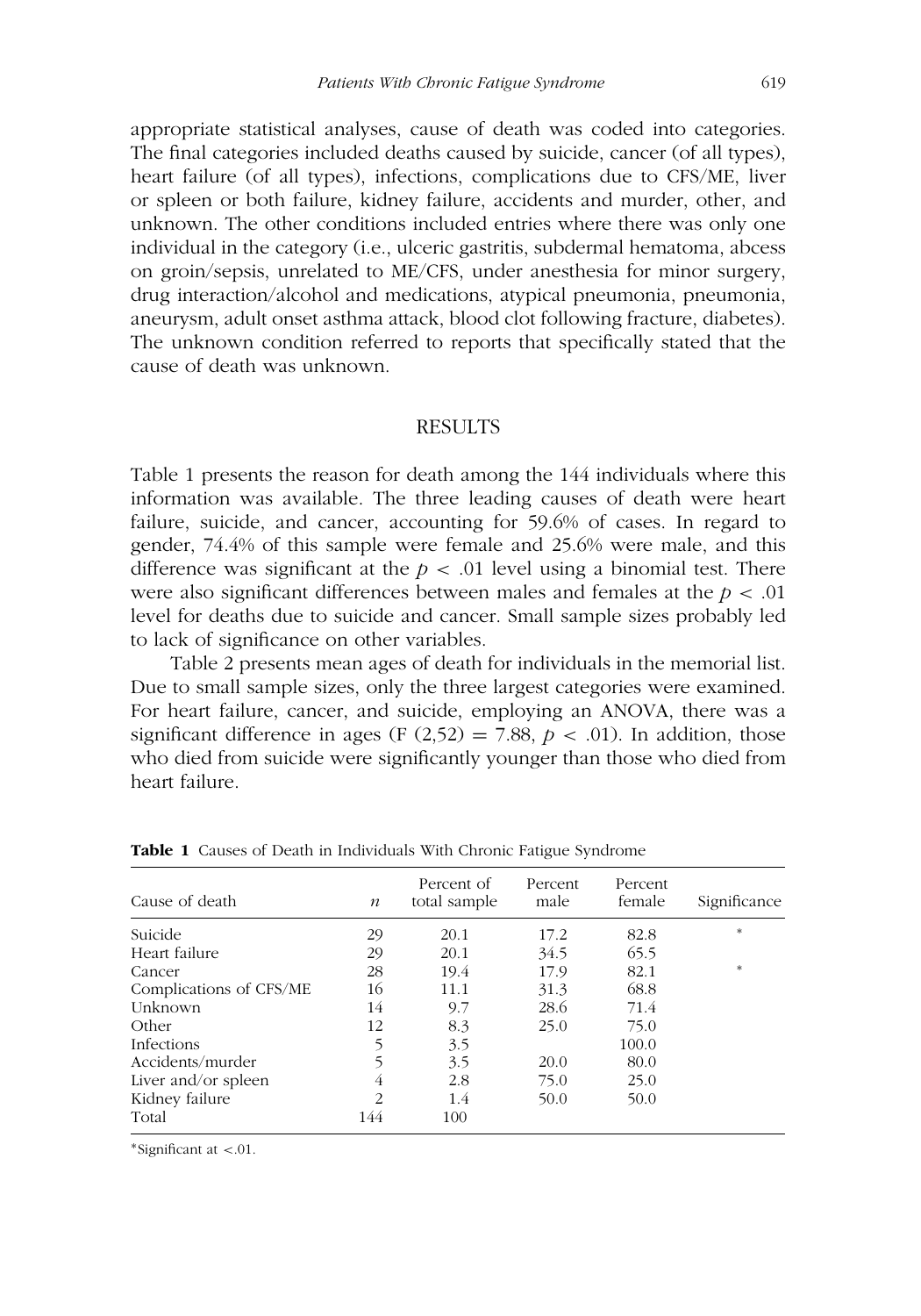| Cause of death          | $\boldsymbol{n}$ | Age (mean) | Standard deviation |
|-------------------------|------------------|------------|--------------------|
| Suicide                 | 17               | 39.3       | 12.69              |
| Heart failure           | 21               | 58.7       | 15.57              |
| Cancer                  | 17               | 47.8       | 16.68              |
| Complications of CFS/ME |                  | 35.6       | 13.73              |
| Unknown                 | 10               | 46.6       | 13.70              |
| Other                   | 9                | 44.4       | 3.84               |
| Infections              | 3                | 48.3       | 17.62              |
| Accidents/murder        | 4                | 46.2       | 20.76              |
| Liver and/or spleen     |                  | 69.0       |                    |
| Kidney failure          | 2                | 50.0       | 4 2.4              |

**Table 2** Mean Age and Standard Deviation by Cause of Death

#### DISCUSSION

The authors examined causes of death in a sample of individuals that were listed on a memorial list from the National CFIDS Foundation. Among those listed, approximately 20% died from each of the following three causes: heart failure, suicide, and cancer. The number deaths of women reported was approximately three times the number deaths of men reported. Further, those who died from suicide were significantly younger than those who died from heart failure. Overall, at least among this group of individuals, there were increased risks of death associated with heart failure, suicide, and cancer.

The fact that approximately 20% of the sample died of heart failure is of importance given the growing evidence of cardiac problems among patients with CFS. For example, Streeten and Bell (2000) found that the majority of patients with CFS had striking decreases in circulating blood volume. The blood vessels in patients with CFS were constricted dramatically, and efforts to restore normal volume have met with limited success. Martinez-Lavin and colleagues (1997) studied 19 fibromyalgia patients, of whom 10 had CFS. The patients were asked to stand upright after they had been resting in a supine position, which represents a stressful challenge to the body. The patients showed a decrease in the intensity of the sympathetic transmission to the heart, and this reduction was even more pronounced for the patients with comorbid CFS. By comparison, controls evidenced increases in the intensity of sympathetic transmission to the heart. When lying down, there was a trend among patients for an elevated heart rate, whereas when standing up, there was a drop in sympathetic output. The authors suggest that the sympathetic system might be incapable of responding to a stressful challenge. Another line of research has been pursued by the Natelson et al. research group at New Jersey Medical School. They recently found that in response to postural stress, 81% of patients with CFS, but none of controls, experienced ejection fraction decreases (suggesting left ventricular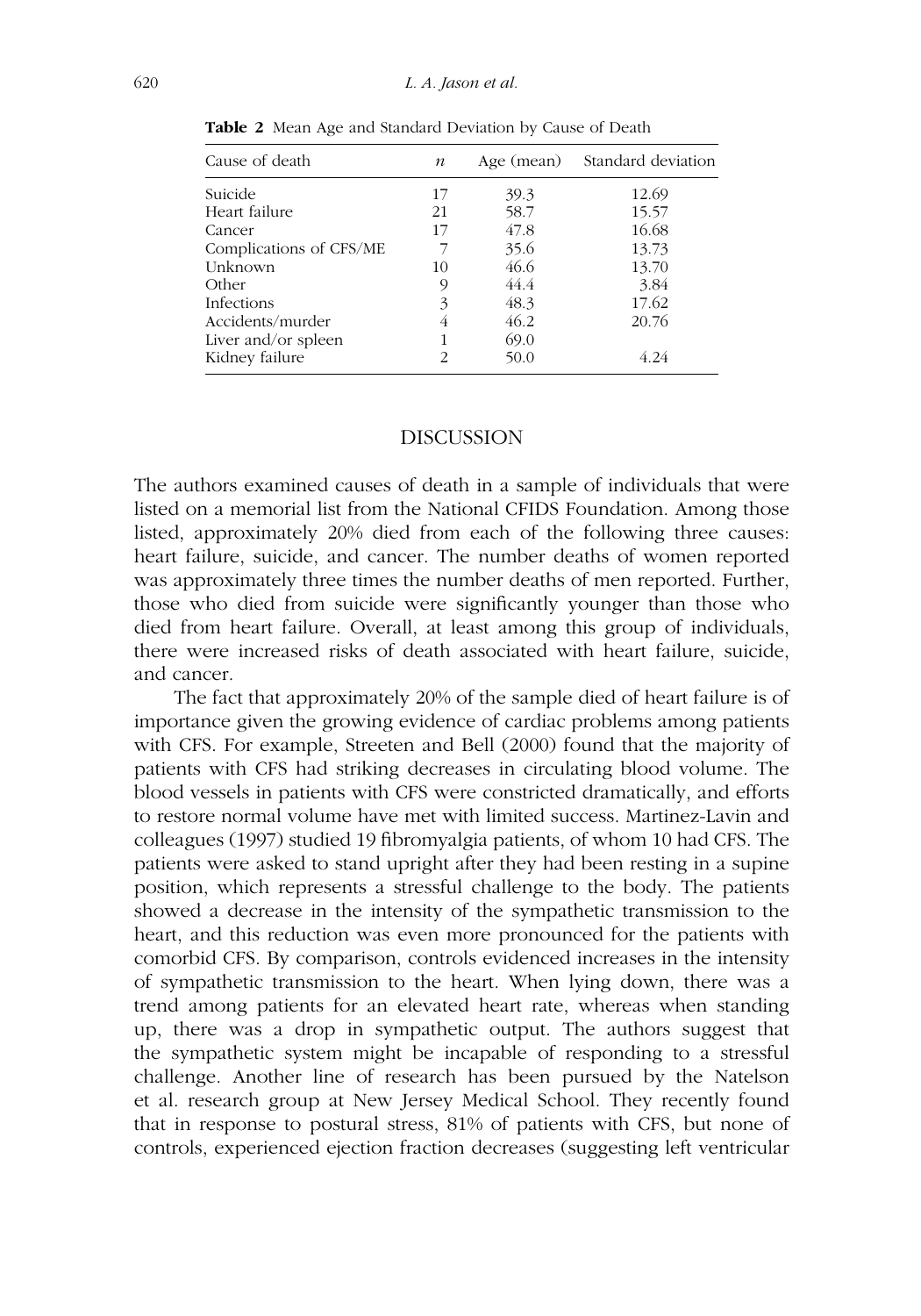dysfunction in the heart) and those with more severe symptoms had greater decreases (Peckerman, Chemitiganti, et al., 2003). Patients with CFS might have lower cardiac output, and the resulting low flow circulatory state could make it difficult for patients to meet the demands of everyday activity, and it could also lead to fatigue and other symptoms (Peckerman, LaManca, et al., 2003).

The present study found that approximately 20% of the sample had died from cancer, and this is of theoretical interest given the immune abnormalities reported in patients. People with CFS appear to have two basic problems with immune function: immune activitation as demonstrated by elevations of activated T lymphocytes, including cytotoxic T cells and elevations of circulating cytokines; and poor cellular function, with low natural killer cell cytotoxicity and frequent immunoglobulin deficiencies (most often IgG1 and IgG3; Patarca-Montero, Mark, Fletcher, & Klimas, 2000). For example, Antoni, Fletcher, Weiss, Maher, Siegel, and Klimas, (2003) found that patients with low natural killer cell activity (NKCA) and a state of overactivation of lymphocyte subsets (e.g., CD2+CD26+% activation markers) had the greatest fatigue intensity and greatest fatigue-related impairments in emotional and mental functioning. It seems that the Th2 cytokines are dominant over the Th1 cytokines. In addition, Suhadolnik and colleagues (1997) found a novel low-molecular-weight (37 kDa) binding protein in a subset of individuals with CFS who are severely disabled by their disease. A European team (De Meirleir et al., 2000) has also found increased levels of 80 kDa and 37 kDa RNase L in patients with CFS. The ratio of this 37 kDa protein to the normal 80 kDa protein was high in 72% of patients with CFS but only in 1% of the healthy controls and in none of the depression and fibromyalgia control patients.

Another 20% of patients died of suicide, possibly due to the losses that patients with this illness experience from family, friends, coworkers, and health care workers (Friedberg & Jason, 1998). Anderson and Ferrans (1997) found that 77% of individuals with CFS reported past negative experiences with health care providers, and 35% indicated that they no longer sought treatment because of minimal benefits. David, Wessely, and Pelosi (1991) found that 57% of respondents were treated badly or very badly by their doctors. Green, Romei, and Natelson (1999) also found that 95% of individuals seeking medical treatment for CFS reported feelings of estrangement, and 70% believed that others wrongly attributed their CFS symptoms to psychological causes. Asbring and Narvanen (2003) found that physicians regarded the illness as less serious than the patients. The physicians characterized the patients with CFS and fibromyalgia as illness focused, demanding, and medicalizing. Twemlow, Bradshaw, Coyne, and Lerma (1997) found that 66% of individuals with CFS stated that they were made worse by their doctors' care. Clearly, individuals who are extremely sick with an illness will feel even more alienated and demoralized if those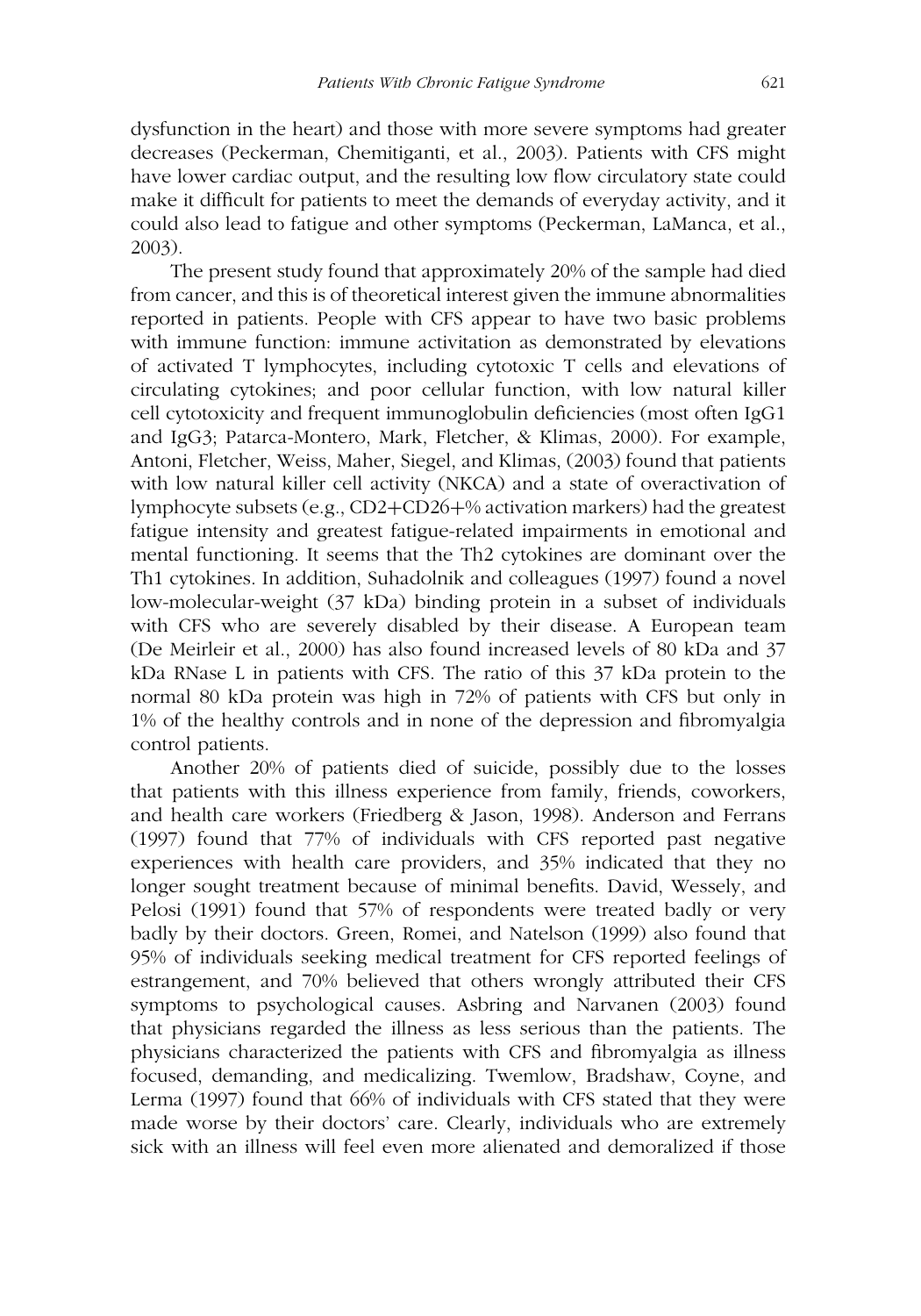who are responsible for helping them are insensitive to their needs. Certainly, all of these factors, including demoralization, estrangement from the medical establishment, and unsympathetic responses may cause some individuals to develop depression as well. A sense of hopelessness concerning the illness and comorbid depression may also increase the risk for developing suicidal thoughts or behavior.

The fact that more women were reported to have died than men was not unexpected, given that there is a higher percentage of women with CFS than men. When examining individual cause of death categories, the authors found significant gender differences were found only for suicide and cancer. Analyses for gender differences in other causes of death, however, could not be done due to low sample sizes. Of interest, the only category where men had a higher reported percentage than women was with liver or spleen or both problems; yet the very low number of individuals in this category requires this finding to be viewed with caution.

When examining ages of death, we found that those dying of suicide were significantly younger than those dying of heart failure. Another intriguing finding was the overall ages of death for those dying of cancer, suicide, and heart failure. If one examines national rates of death for these conditions, the ages of death for these three conditions among the patients with CFS are considerable earlier. The median age of death for cancer in the United States is 72 (Reis et al., 2003, versus an average age of 47.8 for the CFS sample), the average age of death for suicide in the United States is 48 (Centers for Disease Control, 2003, versus an average age of 39.3 for the CFS sample), and the average age of heart failure is 83.1 (CDC, 2003, versus an average age of 58.7 years for the CFS sample). What this suggests is that those from this memorial list who did die of cancer, suicide, and heart failure were considerable younger than what would have been expected from the general population, which means that CFS might have increased the risk of death for at least this sample.

CFS is a condition that affects individuals throughout the world (Hyde, 2003). Most research on the epidemiology and pathophysiology of this syndrome, however, has occurred in either the United States, Europe, or Japan (Jason, Fennell, & Taylor, 2003). Given that CFS is one of the more common chronic health conditions, affecting potentially.42% of the population (Jason et al., 1999), it is imperative for international researchers and public health officials throughout the world to seriously study potential factors that might influence functioning and mortality of those with this condition.

The authors of the present study employed a sample from a self-help advocacy organization in the United States. It is probably the case that most individuals on this list were from the United States, but it is also likely that there were individuals on this list from other countries. The authors, before embarking on this investigation, did inspect lists that had been generated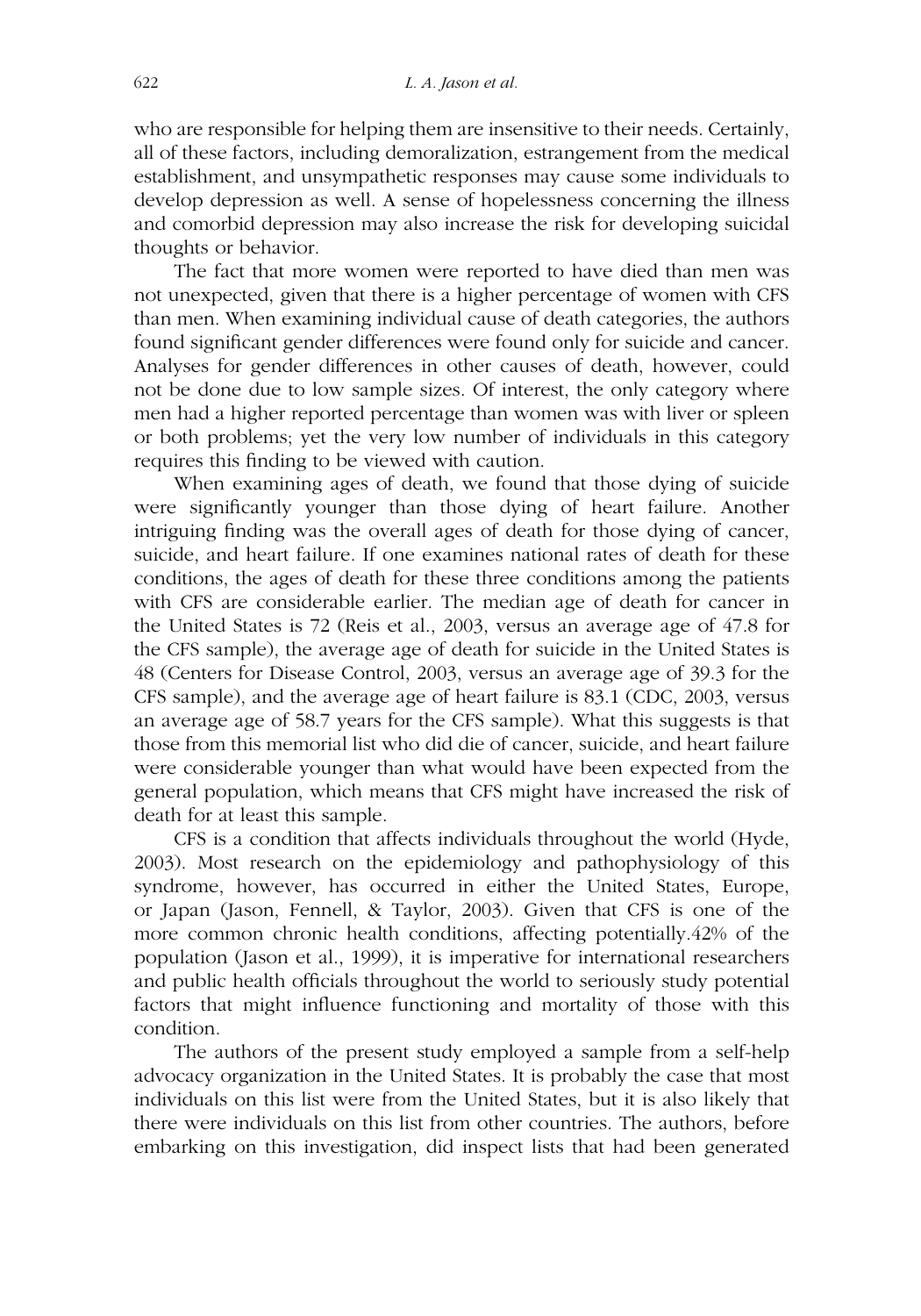from other self-help organizations in different locations, but the authors felt that the list from the United States was the most comprehensive. Unfortunately, the authors are not able to list the different countries where mortalities occurred, but this is an important task for future investigations. If mortality rates for CFS did differ by geographic location, this might have implications for either service delivery issues or for the etiology of the syndrome.

There are a number of methodological limitations in the present study. First, there was no independent confirmation of cause of death, and selfreport data might have been inaccurate. It was not possible to interview the family members or seek independent confirmation of cause of death. In addition, data available from the memorial list often was not complete. Even when a cause of death was provided, more specific information was frequently missing (e.g., what type of heart failure or cancer caused the death). It also was unclear how representative the memorial list is and from what population it draws its data. Clearly, it is not possible to generalize the data from this memorial list to the overall population of patients with CFS.

We cannot underestimate this methodological flaw to the present study. In other words, it is possible that some of the deaths were either misdiagnosed or that the individuals did not even have CFS. We would urge future investigators on this topic to place more attention on the diagnostic criteria. Clearly, a study on causes of death related to a condition that may have been unreliably diagnosed is a serious issue. There are so few published findings in this area, however, that the current study could at minimum serve to stimulate additional, better controlled studies.

In spite of the above limitations, among this sample of participants with CFS, causes of death appear to cluster in three general domains: heart failure, suicide, and cancer. For each of these areas, there is supportive evidence that might help explain why heart failure, cancer, and suicide might be associated with deaths among people with CFS in this sample. Longitudinal prospective studies with community-based samples are needed in order to better understand the unique health risks associated with having CFS.

#### **REFERENCES**

- Anderson, J. S., & Ferrans, C. E. (1997). The quality of life of persons with chronic fatigue syndrome. *Journal of Nervous and Mental Disease, 185*, 359–367.
- Antoni, M. H., Fletcher, M. A., Weiss, D., Maher, K., Siegel, B. S., & Klimas, N. (2003, February). *Impaired natural and heightened lymphocyte activation relate to greater disruptions in patients with CFS*. Poster presented at the Sixth International Conference on Chronic Fatigue Syndrome, Fibromyalgia, and Related Illness. Chantilly, Virginia.
- Asbring, P., & Narvanen, A.-L. (2003). Ideal versus reality: Physicians perspectives on patients with chronic fatigue syndrome (CFS) and fibromyalgia. *Social Science & Medicine, 57*, 711–720.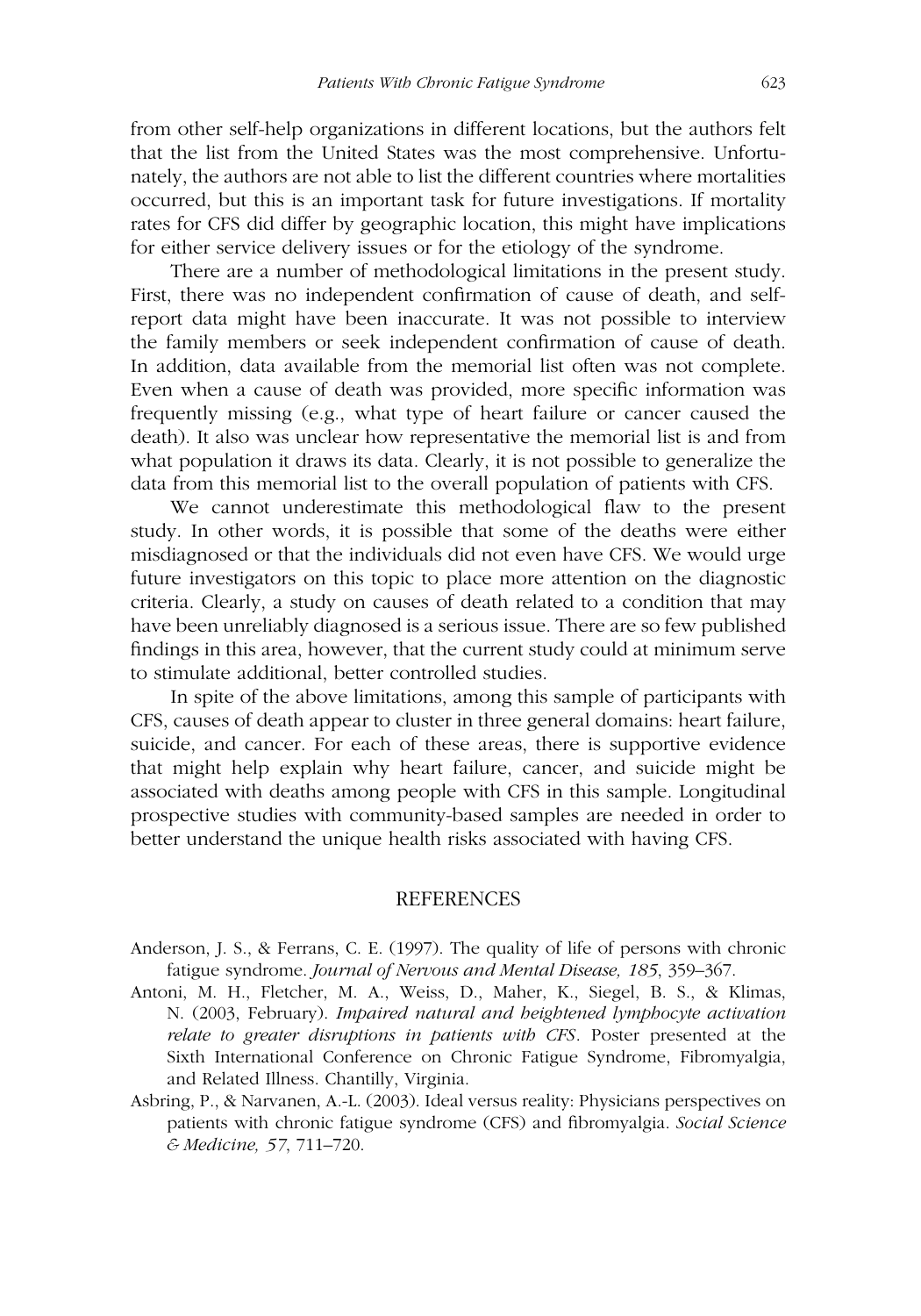- Brimacombe, M., Zhang, Q. W., Lange, G., & Natelson, B. H. (2002–2003). Immunological variables mediate cognitive dysfunction in Gulf War Veterans but not civilians with chronic fatigue syndrome. *Neuroimmunomodulation, 10*, 93–100.
- Cairns, R., & Hotopf, M. (2005). A systematic review describing the prognosis of chronic fatigue syndrome. *Occupational Medicine, 55*, 20–31.
- Centers for Disease Control. (CDC) (2003). National Center for Injury Prevention and Control. *Web-based Injury Statistics Query and Reporting System: 2000, United States Suicide Injury Deaths and Rates per 100,000 All Races, Both Sexes, All Ages* [Data file]. Retrieved, from http://webapp.cdc.gov/sasweb/ncipc/ mortrate10.html
- Clauw, D. J., & Chrousos, G. P. (1997). Chronic pain and fatigue syndromes: Overlapping clinical and neuroendocrine features and potential pathogenic mechanisms. *Neuroimmunomodulation, 4*, 134–153.
- David, A. S., Wessely, S., & Pelosi, A. J. (1991). Chronic fatigue syndrome: Signs of a new approach. *British Journal of Hospital Medicine, 45*, 158–163.
- U.S. Dept. of Health and Human Services. (2001). *Defining and Managing Chronic Fatigue Syndrome*. Agency for Healthcare Research and Quality Publication No. 02-E001. Rockville, MD: Author.
- De Meirleir, K., Bisbal, C., Campine, I., De Becker, P., Salehzada, T., Demettre, E., & Lebleu, B. (2000). A 37 kDa 2-5A binding protein as a potential biochemical marker for chronic fatigue syndrome. *The American Journal of Medicine, 108*, 99–105.
- Dowsett, E. G., Goudsmit, E. M., Macintyre, A., & Shepherd, C. (1994). London criteria for myalgic encephalomyelitis. In *Report from the National Task Force on Chronic Fatigue Syndrome (CFS), Post Viral Fatigue Syndrome (PVFS), Myalgic Encephalomyelitis (ME)* Westcare, 96–98.
- Endicott, N. A. (1998). Chronic fatigue syndrome in psychiatric patients: Lifetime and premorbid personal history of physical health. *Psychosomatic Medicine, 60*, 744–751.
- Endicott, N. A. (1999). Chronic fatigue syndrome in private practice psychiatry: Family history of physical and mental health. *Journal of Psychosomatic Research, 47*, 343–354.
- Evengard, B., Schacterle, R. S., & Komaroff, A. L. (1999). Chronic fatigue syndrome: New insights and old ignorance. *Journal of Internal Medicine, 246*, 455– 469.
- Friedberg, F., & Jason, L. A. (1998). *Understanding chronic fatigue syndrome: An empirical guide to assessment and treatment*. Washington, DC: American Psychological Association.
- Fukuda, K., Straus, S. E., Hickie, I., Sharpe, M. C., Dobbins, J. G., & Komaroff, A. (1994). The chronic fatigue syndrome: A comprehensive approach to its definition and study. *Annals of Internal Medicine, 121*, 953–959.
- Green, J., Romei, J., & Natelson, B. J. (1999). Stigma and chronic fatigue syndrome. *Journal of Chronic Fatigue Syndrome, 5*, 63–75.
- Grufferman, S., Eby, N., & Huang, M., et al. (1988). Epidemiologic investigation of an outbreak of chronic fatigue immune dysfunction syndrome in a defined population. *American Journal of Epidemiology, 128*, 898.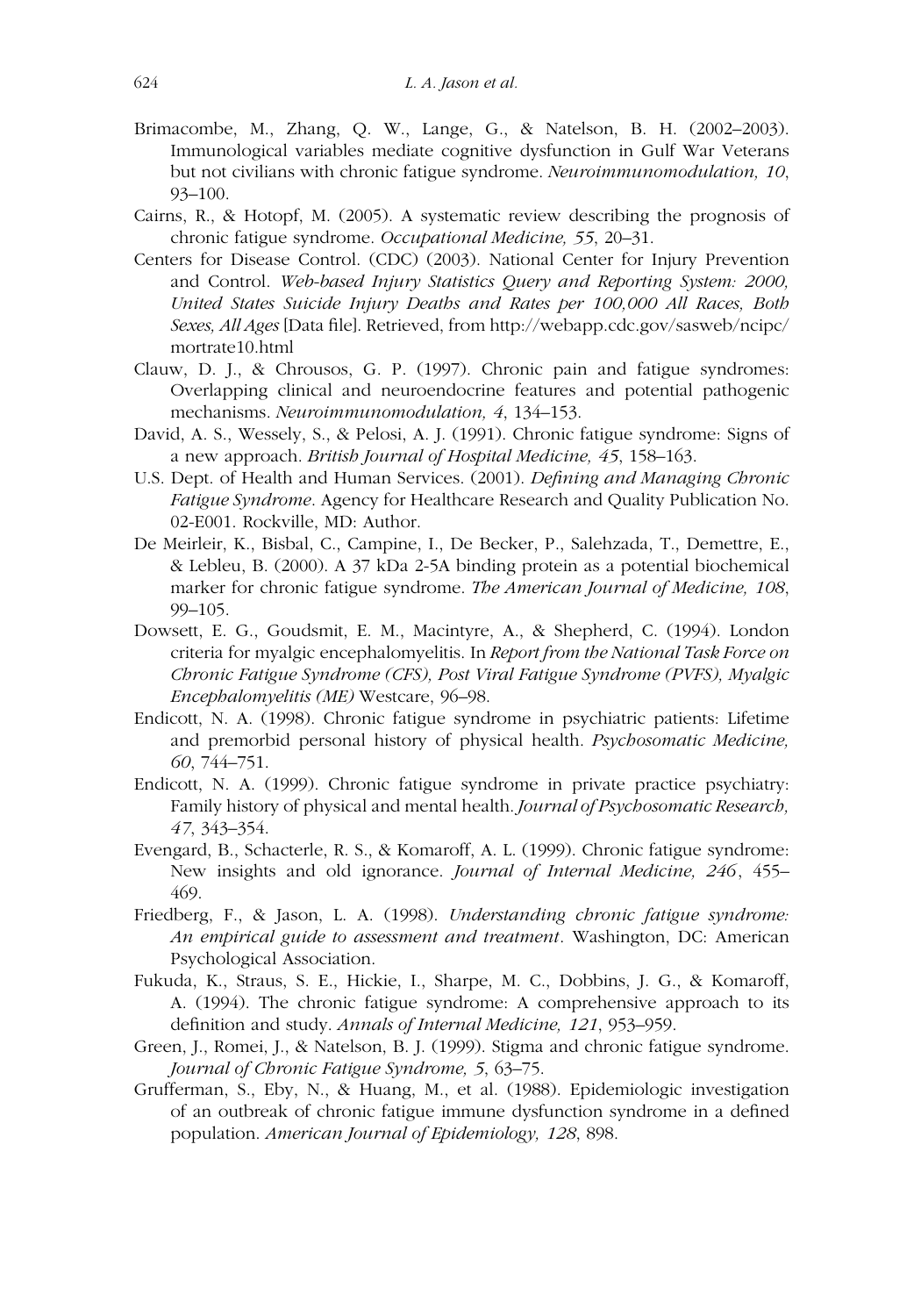- Hyde, B. (2003). The complexities of diagnosis. In L. A. Jason, P. A. Fennell, & R. R. Taylor (Eds.), *Handbook of chronic fatigue syndrome* (pp. 42–72). New York: Wiley & Sons, Inc.
- Jason, L. A., Fennell, P. A., & Taylor, R. R. (2003). In L. A. Jason, P. A. Fennell, & R. R. Taylor (Eds.), *Handbook of chronic fatigue syndrome*. New York: Wiley & Sons, Inc.
- Jason, L. A., Helgerson, J., Torres-Harding, S. R., Carrico, A. W., & Taylor, R. R. (2003). Variability in diagnostic criteria for chronic fatigue syndrome may result in substantial differences in patterns of symptoms and disability. *Evaluation and the Health Professions, 26*, 3–22.
- Jason, L. A., Richman, J. A., Rademaker, A. W., Jordan, K. M., Plioplys, A. V., Taylor, R. R., McCready, W. J., Huand, C., & Plioplys, S. (1999). A community-based study of chronic fatigue syndrome. *Archives of Internal Medicine, 159*, 2129– 2137.
- Jason, L. A., & Taylor, R. R. (2002). Applying cluster analysis to define a typology of chronic fatigue syndrome in a medically-evaluated, random community sample. *Psychology and Health, 17*, 323–337.
- Johnson, H. (1996). *Osler's web. Inside the labyrinth of the chronic fatigue syndrome epidemic*. New York: Crown Publishers.
- Joyce, J., Hotopf, M., & Wessely, S. (1997). The prognosis of chronic fatigue and chronic fatigue syndrome: A systemic review. *Quarterly Journal of Medicine, 90*, 223–233.
- Lerner, A. M., Deeter, R. G., O'Neill, W., Dworkin, H. J., Zervos, M., Beqaj, S. H., Chang, C., & Fitzgerald, J. T. (2003). Cardiac and virologic issues. In L. A. Jason, P. A. Fennell, & R. R. Taylor (Eds.), *Handbook of chronic fatigue syndrome* (pp. 304–330). New York: Wiley & Sons, Inc.
- Levine, P. H. (1994). Summary and prospective: Epidemiology of chronic fatigue syndrome. *Clinical Infectious Diseases, 18*(Suppl. 1), S57–S60.
- Levine, P. H., Atherton, M., Fears, T., & Hoover, R. (1994). An approach to studies of cancer subsequent to clusters of chronic fatigue syndrome: Use of data from the Nevada State Cancer Registry. *Clinical Infectious Diseases, 18*(Suppl. 1), S49–S53.
- Levine, P. H., Fears, T. R., Cummings, P., & Hoover, R. N. (1998). Cancer and a fatiguing illness in Northern Nevada—A causal hypothesis. *Annals of Epidemiology, 8*(4), 245–249.
- Linder, R., Dinser, R., Wagner, M., Krueger, G. R. F., & Hoffmann, A. (2002). Generation of classification criteria for chronic fatigue syndrome using an artificial neural network and traditional criteria set. *In vivo, 16*, 37– 44.
- Macfarlane, G. J., McBeth, J., & Silman, A. J. (2001). Widespread body pain and mortality: Prospective population based study. *British Medical Journal, 323*(7314), 662–665.
- Martinez-Lavin, M., Hermosillo, A. G., Mendoza, C., Ortiz, R., Cajigas, J. C., Pineda, C., Nava, A., & Vallejo, M. (1997). Orthostatic sympathetic derangement in subjects with fibromyalgia. *Journal of Rheumatology, 24*(4), 714–718.
- Naschitz, J. E., Rosner, I., Rozenbaum, M., Naschitz, S., Musafia-Priselac, R., Shaviv, N., Fields, M., Isseroff, H., Zuckerman, E., Yeshurun, D., & Sabo, E. (2003).